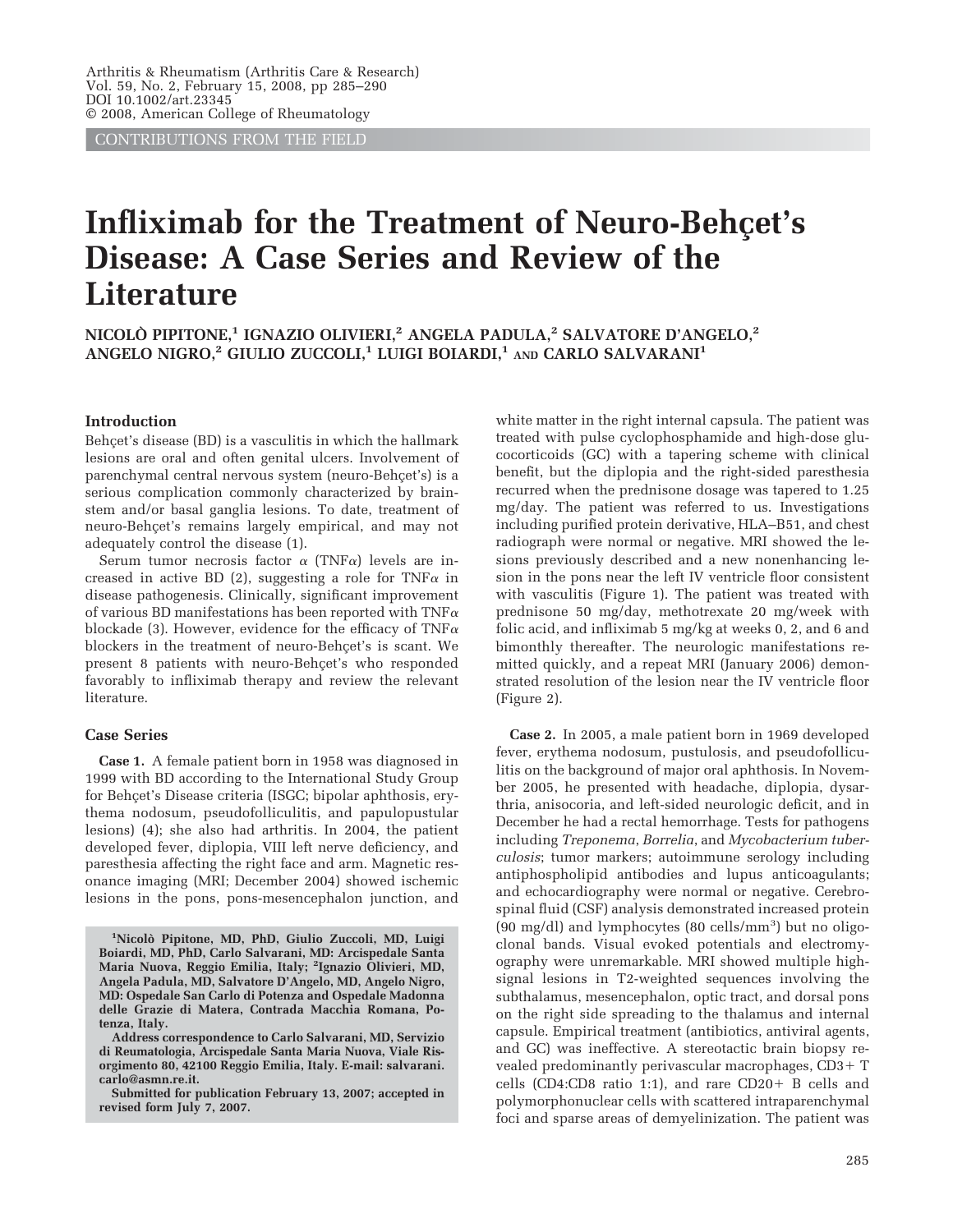

**Figure 1.** Axial fluid-attenuated inversion recovery image (repetition time 11,000 msec; echo time 2,800 msec). High-signal intensity in the dorsal pons, near the IV ventricle (**arrows**) is seen. Note the presence of mass effect.

referred to us. Laboratory tests were noncontributive except for positive HLA–B51. MRI (February 2006) demonstrated high-signal lesions in the right substantia nigra and cerebral peduncle with mild enhancement in the middle of the mesencephalon but an intact spinal cord. Neuro-Behçet's was diagnosed and prednisone 50 mg/day with infliximab (5 mg/kg at weeks 0, 2, and 6 and bimonthly thereafter) was started. The patient's clinical lesions gradually resolved. MRI showed marked improvement of the lesions involving the right substantia nigra and cerebral peduncle in June 2006 and almost complete resolution of the lesions in the right substantia nigra and cerebral peduncle in October. Currently (January 2007) the patient remains in full remission, and GC treatment is gradually being tapered.

**Case 3.** A female patient born in 1970 who was diagnosed at age 18 with BD according to the ISGC (erythema nodosum, arthritis, bipolar aphthosis, and papulopustular lesions with positive HLA–B51) presented in 2000 with hemiparesis of the right face, arm, and leg followed by partial seizures in 2001. Treatment with cyclosporine 3 mg/kg/day, methylprednisolone 16 mg/day, methotrexate 20 mg/week, and antiepileptic medications was ineffective and the patient developed generalized seizures. Therefore, cyclosporine was withdrawn and infliximab (5 mg/kg at weeks 0, 2, and 6 and every 6-8 weeks thereafter) was started. No brain MRI was performed prior to starting infliximab therapy. The clinical manifestations improved gradually over the following months and the GC dose was

tapered. MRI 6 months later showed only a small nonenhancing parenchymal lesion in the right frontoparietal area at the cortico-subcortical junction (hypointense in T1 and mildly hyperintense in T2; fluid-attenuated inversion recovery [FLAIR] sequences) consistent with vasculitisinduced damage. In June 2006, infliximab was withdrawn because of gradual loss of efficacy, but after suspension the neurologic manifestations flared. However, the patient improved again while receiving methotrexate 20 mg/week and etanercept 50 mg/week, with only occasional headaches and a single episode of absence seizures.

**Case 4.** A male patient born in 1984 was diagnosed at age 13 with BD according to the ISGC (bipolar aphthosis and papulopustular lesions). Medical history revealed otherwise recurrent fever, headache, and hypertension. HLA– B51 was negative. In June 2000 the patient developed sudden-onset left posterior uveitis and left-sided hemiparesis. MRI apparently showed evidence of white matter lesions (full report not available to us). The patient was treated with GC and azathioprine (150 mg/day), but his disease remained active with persistence of pseudofolliculitis, left-sided hemiparesis, and cerebellar signs. A repeat MRI disclosed focal lesions in the pons, right mesencephalon, right internal capsule, and in the putamen and thalamus posteriorly on the right side. Ophthalmologic examination demonstrated bilateral papillitis and retinal vasculitis. Treatment with pulse cyclophosphamide and prednisone 25 mg/day was started, followed first by therapy with oral cyclophosphamide (150 mg/day) for  $\sim\!\!2$ years and prednisone (mean dosage 15 mg/day), and sub-



**Figure 2.** Axial fluid-attenuated inversion recovery image (repetition time 11,000 msec; echo time 2,800 msec). Six-month followup shows complete regression of the lesion involving the left pons.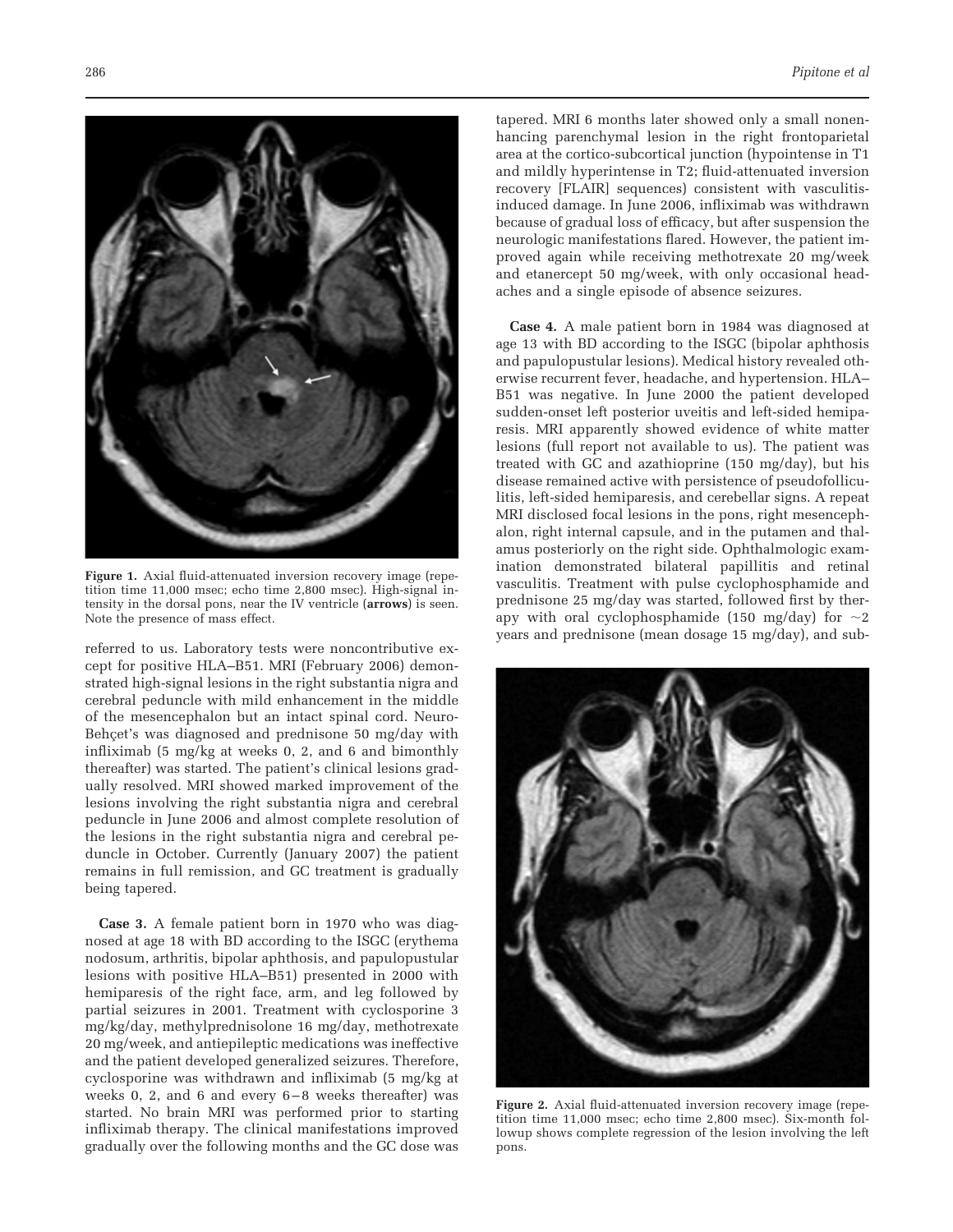sequently (June 2004) azathioprine 150 mg/day. MRI (June 2004) showed more widespread lesions with nonenhancing focal lesions in the right pons and right thalamus and white matter laterally and superiorly to the ventricula bilaterally. Because of active neurologic and ocular features, in November 2004 azathioprine was withdrawn and infliximab (5 mg/kg at weeks 0, 2, and 6 and bimonthly thereafter) was started. MRI (February 2005) was basically unchanged, but the ocular disease remitted and the neurologic manifestations improved.

**Case 5.** A male patient born in 1964 had clinical manifestations since 1999 that were suggestive of BD (erythema nodosum, papulopustular lesions, epididymitis, and fever). Medical history revealed otherwise bilateral hearing loss. In April 2006, the patient developed sudden-onset left-sided face hemiparesis, vertigo, and visual loss in the left eye diagnosed as anterior ischemic optic neuritis. Antineutrophil cytoplasmic antibodies (ANCAs) were positive at a low titer. ANCA-associated vasculitis was diagnosed and therapy with prednisone 50 mg/day with cyclosporine 3 mg/kg/day was started. However, in August 2006, his left-sided face hemiparesis recurred, while his mental status deteriorated rapidly. The patient was referred to us. On admission, the patient was lethargic, dysphasic, and unable to stand unaided; the skin showed widespread papulopustular lesions. HLA–B51 and pathergy test were positive, whereas ANCA tested negative. MRI disclosed high-signal small lesions in T2 and FLAIR sequences in the right central part of the mesencephalon (enhancing) and in the right internal capsule (nonenhancing). We diagnosed neuro-Behçet's and administered infliximab 5 mg/kg at weeks 0, 1, 3, and 8 and bimonthly thereafter with substantial amelioration of the patient's mental status and gait. A repeat MRI (November 2006) demonstrated a reduction in the abnormal signal in the mesencephalon, while a subsequent scan (December 2006) showed no evidence of active lesions. The patient is currently doing well with infliximab treatment associated with prednisone 25 mg/day with minor neurologic sequelae.

**Case 6.** A male patient born in 1933 was diagnosed in 1996 with BD based on recurrent oral ulcerations, papulopustular lesions, and left uveitis. His clinical background included hepatitis B and C infection (active hepatitis was excluded by persistently normal liver enzymes) and hypertension. He was initially treated with GC and cyclosporine (3 mg/kg/day) with clinical benefit except for his ocular disease, which progressed to partial unilateral visual loss. However, in 2002, while receiving cyclosporine (2 mg/kg/day), the patient developed fever, an altered mental status, and loss of consciousness. He was admitted to his local hospital.

Physical examination revealed partial visual loss of the left eye and weak tendon jerks. CSF analysis showed increased protein but negative tests for bacteria and fungi. MRI demonstrated high-signal lesions in long-relaxation time sequences located in the left temporal region and hippocampus, in the right frontal region near the ventricle, in the caput of the left nucleus caudatus, and subcortically bilaterally with involvement of the nucleus lenticularis. The lesions in the hippocampus and in the nucleus caudatus were enhancing. Neuro-Behçet's was diagnosed. Cyclosporine was withdrawn and treatment with 3 methylprednisolone pulses followed by infliximab 5 mg/kg at weeks 0, 2, and 6 was started with resolution of the neurologic manifestations. A repeat MRI (January 2003) showed a significant improvement in the lesions observed previously, while a further scan in August 2006 demonstrated only small, nonenhancing high-signal areas in T2 weighted sequences in the left temporal region. The patient has subsequently remained in remission apart from sporadic papulopustular lesions while receiving chlorambucil 5 mg/day (withdrawn at the end of August 2006) and low-dose GC.

**Case 7.** A male patient born in 1962 was diagnosed with BD in 1999 (bipolar aphthosis and erythema nodosum). He was positive for HLA–B51. The patient subsequently developed recurrent bilateral uveitis, papulopustular lesions, and joint pain. Treatment with colchicine was not effective, whereas cyclosporine (3 mg/kg/day throughout 2000) and methylprednisolone pulse therapy as required were effective in treating his uveitis. After attaining disease remission, the patient was treated with low-dose prednisone. In 2003, he developed severe headache, rightsided hemiparesis, slurred speech, and memory loss. MRI (February 2003) showed a nonenhancing high-signal lesion in T2-weighted and FLAIR sequences involving the anterior median part of the pons and mesencephalon on the left side. Neuro-Behçet's was diagnosed and infliximab 5 mg/kg was administered with a good clinical response across the board, while GC could be gradually tapered. A repeat MRI (June 2006) documented only a small (low signal in T1-weighted sequences and high signal in T2 weighted sequences) area in the pons anteriorly judged to be ischemic.

**Case 8.** A male patient born in 1971 was diagnosed in 1990 with BD according to the ISGC (bipolar aphthosis and papulopustular lesions). In 1995, he experienced recurrent arthritis that responded to cyclosporine 3 mg/kg/day and colchicine 1 mg/day. In June 2006, the patient reported headache and dizziness of 2 weeks' duration, and in November 2006 he had an episode of diplopia. MRI showed high-signal lesions in T2-weighted and FLAIR sequences in the right posterior pons with involvement of the ipsilateral cerebellar peduncle and bulbar lesions; diffuse meningeal enhancement was also observed. Neuro-Behcet's was diagnosed and treatment with infliximab 5 mg/kg at weeks 0, 2, and 6 and every 8 weeks thereafter was started. The diplopia resolved within 5 days, and MRI performed in January 2007 was unremarkable.

### **Discussion**

Four articles (PubMed search up to January 2007) on anti- $TNF\alpha$  therapy for Neuro-Behçet's have been published (each reporting a single patient) (5– 8). In the present report, we present 8 additional patients.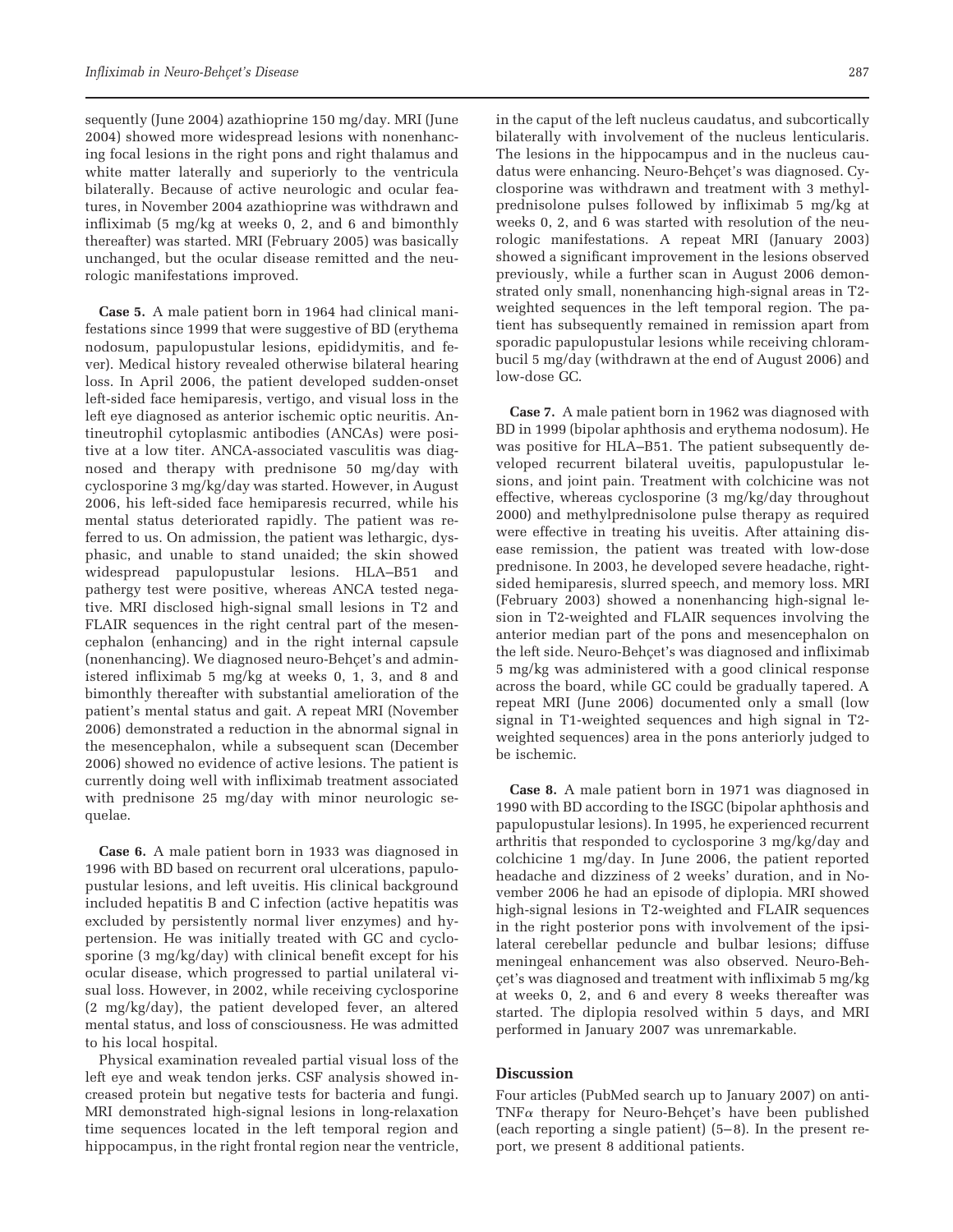|               |               |                                       |                                  | Table 1.                                                                                                               | Cases of neuro-Behcet's treated with infliximab in the present study*                                                                                                                      |                                                                     |                                                                                       |                                |
|---------------|---------------|---------------------------------------|----------------------------------|------------------------------------------------------------------------------------------------------------------------|--------------------------------------------------------------------------------------------------------------------------------------------------------------------------------------------|---------------------------------------------------------------------|---------------------------------------------------------------------------------------|--------------------------------|
| Patient       | <b>ISG</b>    | dose<br>IFX                           | Indication<br>for IFX            | Previous therapy                                                                                                       | Adjunct therapy                                                                                                                                                                            | Outcome                                                             | Followup                                                                              | Receiving IFX<br>at followup   |
|               | ${\it Yes}$   | 5 mg/kg                               | Behçet's<br>Relapse of<br>neuro- | day<br>PD 1.25 mg/                                                                                                     | PD 50 mg/day, MTX 20 mg/<br>week                                                                                                                                                           | Clinical improvement<br>and reduction in<br><b>MRI</b> lesions      | In remission on IFX<br>5 mg/kg every 2<br>months                                      | Yes                            |
| $\mathcal{L}$ | ż             | $5 \text{ mg/kg}$                     | New-onset<br>Behçet's<br>neuro-  | PD, unspecified dose                                                                                                   | PD 50 mg/day                                                                                                                                                                               | Clinical improvement<br>and reduction in<br>MRI lesions             | In remission on IFX<br>5 mg/kg every 2<br>months                                      | Yes                            |
| 3             | $Y$ es        | $5 \text{ mg/kg}$                     | New-onset<br>Behçet's<br>neuro-  | 3 mg/kg/day,<br>MP 16 mg/day, MTX 20<br>Cyclosporine<br>mg/week                                                        | MTX 20 mg/week                                                                                                                                                                             | Clinical improvement<br>(no MRI available)                          | Gradual loss of IFX<br>efficacy                                                       | No (switched to<br>etanercept) |
| 4             | Yes           | 5 mg/kg                               | Behçet's<br>Relapse of<br>neuro- | oral CYC (150 mg/day);<br>AZA 150 mg/day, pulse<br>CYC $(1-1.5 \text{ gm})$ , then<br>$_{\rm day}$<br>${\rm PD}$ 15 mg | PD 25 mg/day with a<br>tapering scheme                                                                                                                                                     | Clinical improvement<br>(no MRI available)                          | In remission                                                                          | Yes                            |
| Б             | $\frac{1}{2}$ | $5 \text{ mg/kg}$                     | Behçet's<br>Relapse of<br>neuro- | cyclosporine 3 mg/kg<br>mg/day<br>CYC 50 mg day;<br>day; PD 50<br>tapering to                                          | PD 25 mg/day                                                                                                                                                                               | Clinical improvement,<br>active lesions on<br>no evidence of<br>MRI | Neurologic sequelae,<br>remission on IFX<br>5 mg/kg every 2<br>otherwise in<br>months | Yes                            |
| 6             | $Y$ es        | $5 \text{ mg/kg}$                     | New-onset<br>Behçet's<br>neuro-  | $2 \text{ mg/kg/day}$<br>Cyclosporine                                                                                  | MP 1 gm 3 pulses                                                                                                                                                                           | Clinical and MRI<br>improvement                                     | In remission on MP<br>4 mg day                                                        | $\overline{\mathsf{z}}$        |
| $\sim$        | $Y$ es        | $5 \text{ mg/kg}$                     | New-onset<br>Behçet's<br>neuro-  | 3 mg/kg/day;<br>MP pulses (1 gm each),<br>1 mg/day;<br>PD 5 mg/day<br>Cyclosporine<br>colchicine                       | PD 5 mg/day with a tapering<br>scheme                                                                                                                                                      | Clinical and MRI<br>improvement                                     | In remission on IFX<br>5 mg/kg every 2<br>months                                      | Yes                            |
| $\infty$      | Yes           | 5 mg/kg                               | New-onset<br>Behçet's<br>neuro-  | Cyclosporine 3 mg/kg/day,<br>1 mg/day<br>colchicine                                                                    | Cyclosporine 2.5 mg/kg/day,<br>PD 25 mg with a tapering<br>scheme                                                                                                                          | resolution of MRI<br>Clinical remission,<br>lesions                 | In remission on IFX<br>5 mg/kg every 2<br>months                                      | Yes                            |
|               |               | azathioprine; CYC = cyclophosphamide. |                                  |                                                                                                                        | * ISG = International Study Group criteria for Behçet's disease (4); IFX = infliximab; PD = prednisone; MTX = methotrexate; MRI = magnetic resonance imaging; MP = methylprednisolone; AZA |                                                                     |                                                                                       | $\parallel$                    |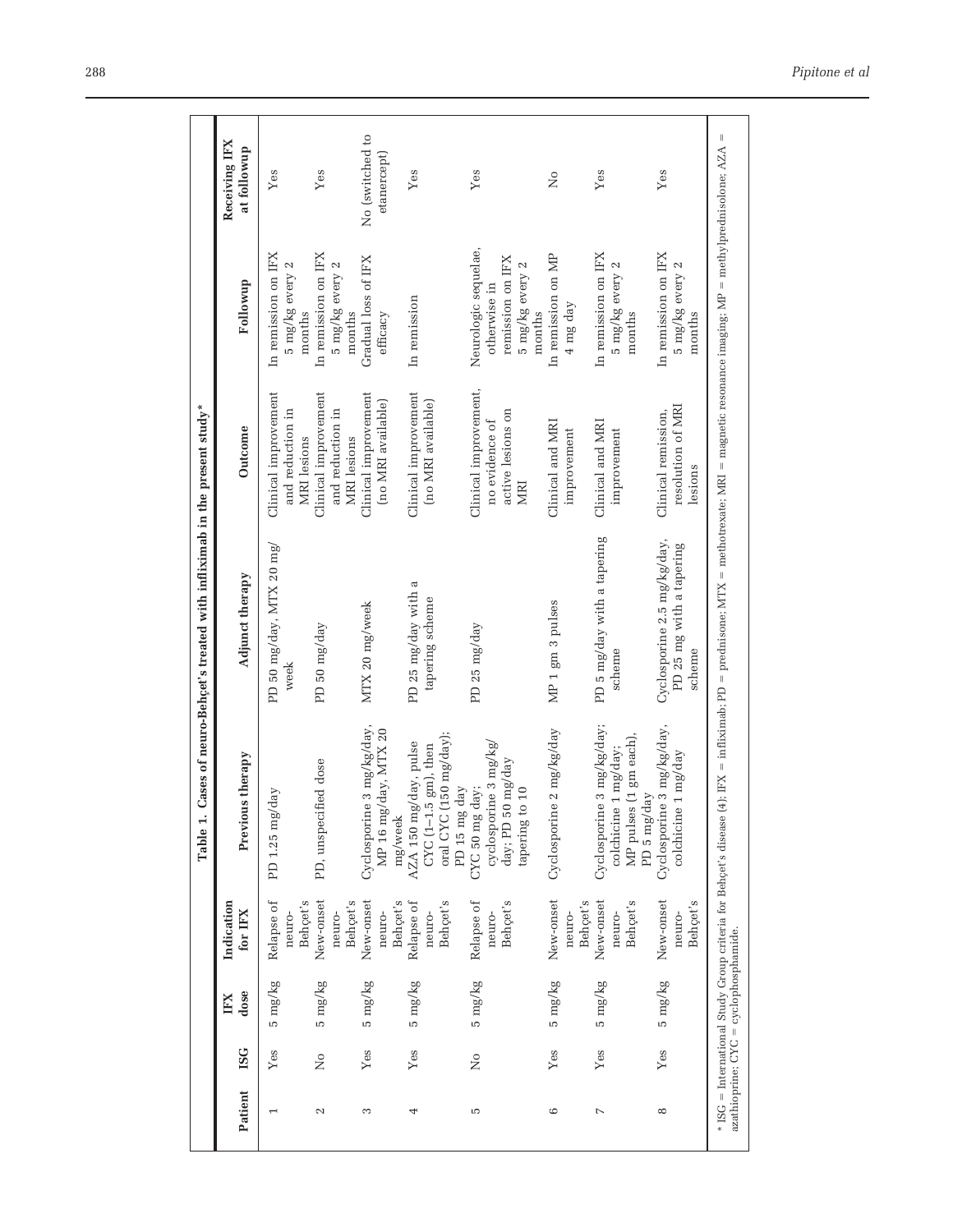|          |            |                   |                                                                   |                                                  | Table 2. Published cases of neuro-Behçet's treated with infliximab*                                                |                                                                                                                                                                                      |                                                                                                                  |                              |
|----------|------------|-------------------|-------------------------------------------------------------------|--------------------------------------------------|--------------------------------------------------------------------------------------------------------------------|--------------------------------------------------------------------------------------------------------------------------------------------------------------------------------------|------------------------------------------------------------------------------------------------------------------|------------------------------|
| Ref.     | <b>ISG</b> | dose<br>ЩI        | Indication for<br>$_{\rm H X}$                                    | Previous therapy                                 | Adjunct therapy                                                                                                    | Outcome                                                                                                                                                                              | Followup                                                                                                         | Receiving IFX<br>at followup |
| Б        | ž          | 5 mg/kg           | neuro-Behcet's<br>Relapse of                                      | Not mentioned                                    | days) given<br>twice, then PD 50<br>$\mathrm{CVC}$ 1 gm/m² given<br>twice, pulse MP<br>(1 $gm/day$ for 3<br>mg/day | Resolution of clinical<br>manifestations and<br><b>MRI</b> lesions                                                                                                                   | In remission at 1 month                                                                                          | ż                            |
| 6        | Yes        | $5 \text{ mg/kg}$ | neuro-Behçet's<br>New-onset                                       | cyclosporine,<br>GC, colchicine,<br>thalidomide  | Pulse MP and pulse<br>CYC, colchicine                                                                              | MRI lesions (relapse<br>Clinical improvement<br>withdrawal after 5<br>CYC pulses on PD<br>reintroduction of<br>and reduction in<br>response after<br>20 mg/day,<br>after IFX<br>IFX) | months, colchicine, and<br>after the relapse on IFX<br>In remission 16 months<br>5 mg/kg every 2<br>PD 10 mg/day | Yes                          |
| $\sim$   | ż          | 3 mg/kg           | neuro-Behçet's<br>New-onset                                       | None                                             | PD 60 mg/day                                                                                                       | Resolution of clinical<br>manifestations and<br>MRI lesions                                                                                                                          | In remission at 12 months<br>on PD 10 mg/day                                                                     | ż                            |
| $\infty$ | Yes        | 3 mg/kg           | neuro-Behçet's<br>New-onset                                       | Intravenous CYC,<br>pulse MP, oral<br><b>MTX</b> | tapered to 15<br>PD 60 mg/day                                                                                      | Clinical improvement,<br>reduction in MRI<br>lesions                                                                                                                                 | In remission on PD 15 mg<br>daily                                                                                | ż                            |
|          |            |                   | $*$ GC = glucocorticoids; see Table 1 for additional definitions. |                                                  |                                                                                                                    |                                                                                                                                                                                      |                                                                                                                  |                              |